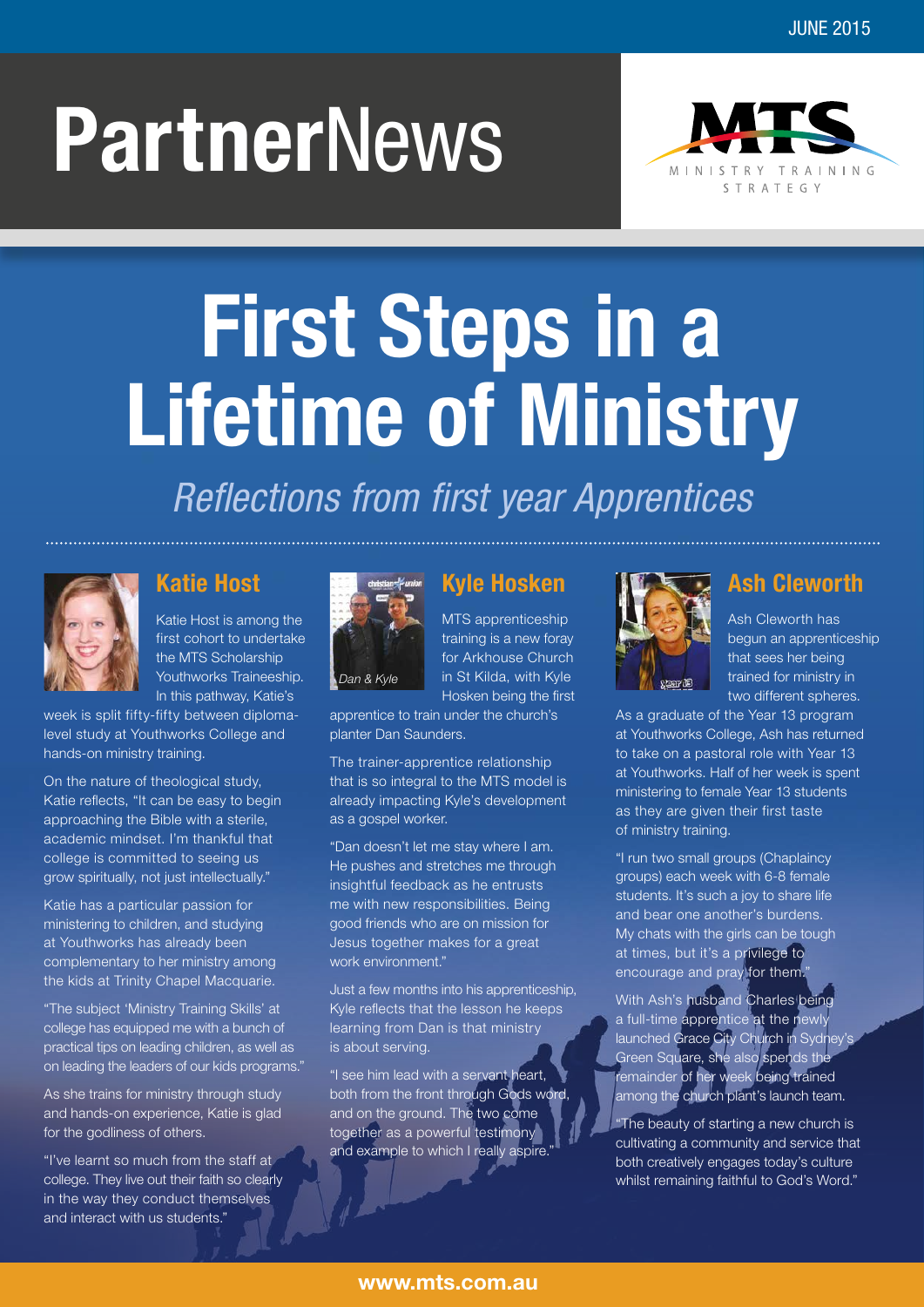### Sydney reaches out **Beyond Ourselves**

#### Beyond Ourselves is a joint initiative of the Anglican Church in Sydney and MTS



In 2015, MTS and the Sydney Anglican Diocese have established Beyond Ourselves, a partnership which will facilitate gospel proclamation in Sydney and beyond. This recruitment initiative aims to open up 50 new MTS apprenticeships in Sydney Anglican churches. As they learn the ropes under qualified Anglican trainers, these 50 additional apprentices will be equipped and mobilised to share Christ's love through gospel work around the world.

The Diocese, together with MTS, have set up the Sydney Anglican MTS Scholarship Start Up Fund, to which we are appealing for contributions. The fund will subsidise Sydney Anglican churches as they partake in training gospel workers through MTS apprenticeships. Donations to the Sydney Anglican MTS Start Up Fund will be tax-deductible, and will directly support an MTS apprentice in a ministry within the Sydney Diocese.

#### **Glenn Davies**

Archbishop of the Sydney Anglican Diocese



The vision of the Sydney Anglican Diocese is to see Christ honoured in every community.

*Our first priority is reaching the lost* 

*in and beyond our diocese with the gospel of Christ, which has prompted the beginning of the Beyond Ourselves initiative.*

We embrace new approaches, like Beyond Ourselves, that will enable the gospel to reach the many different peoples within our communities. As we plan for ministry into the future, we must seek out young men and women who have the right character, conviction and competency for gospel ministry and leadership.

The Ministry Training Strategy does just that, and if we are to further the gospel both in and beyond our diocese, we must move forward and train the next generation of gospel workers.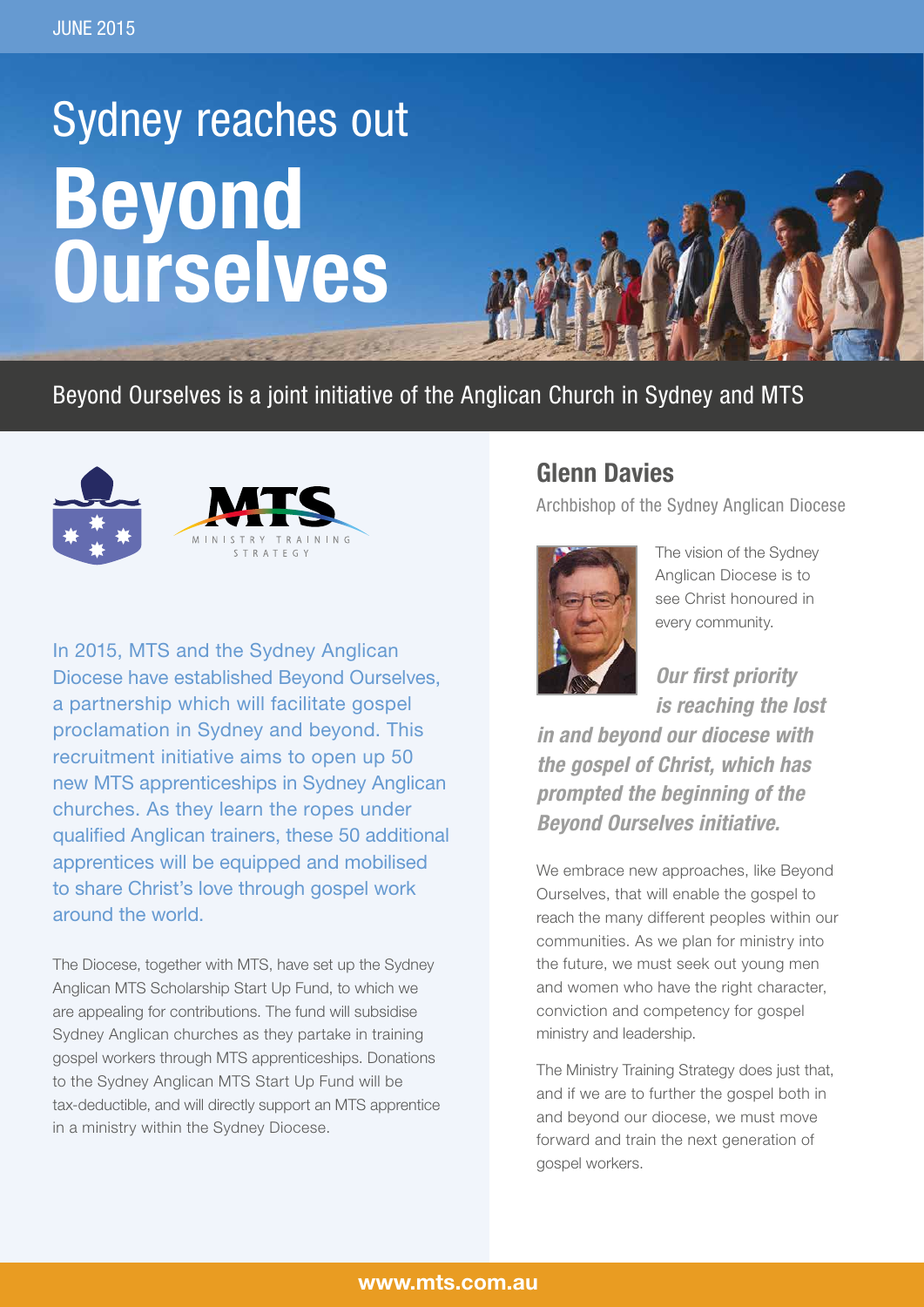## MTS Reaches Out **Beyond Australia**

MTS reaches out to Latin America with training and ministry encouragement

#### **Ben Pfahlert**

MTS National Director



MTS has begun an international gospel partnership with Generacion, a Chilean ministry training and church planting foundation. In May 2014, I had the privilege of visiting Santiago to meet with Chilean Christian leaders. Over the week, I was given the opportunity to train 26 pastors to train apprentices and to speak at

the recruiting conference, Vocacion 14.

The great encouragement for me during this trip was seeing the 70 men and women who gathered, leave the conference expressing clear and passionate conviction from the Bible that they ought to seriously consider becoming or supporting a ministry apprentice.

In winter, I'll be heading back to South America, representing MTS Australia as we grow our partnership with ministry trainers in Chile, as well as Cuba this year. I'll return first to Santiago, and then head to Havana, Cuba. In both cities, Patricio Oyarzún and I will work together to train ministry trainers as we run "Passing the Baton Workshops".

In Chile and Cuba, the vision is to see gospel workers raised up nationwide. This isn't an outcome that we will chance upon, as so much of my time will be spent assisting gospel workers in their strategic planning for ministry recruitment.

As I revisit Chile, I look forward to again speaking at Vocacion, and to seeing the lives of Chilean disciples begin to take a different course, as they are convicted of the need to proclaim Christ with their whole heart and voice.

#### **Patricio Oyarzún**

Generacion Director

Vocacion 15 is fast approaching and after the success of last year's conference, we eagerly await how God will work in the delegates this year. After Vocacion 14, I remember the great blessing it was to realise how these men and women from five different denominations were won to concepts of ministry training that are as radical as 'two years full time' and 'spiritual parenting'.

As the ministry training movement continues to gain ground in Chile and other parts of South America, MTS Latin America looks forward to a growing partnership with MTS Australia. We look forward to a training more trainers and recruiting more apprentices over the coming years as the MTS movement grows in Chile, Cuba, and God-willing, other Latin American countries.

Generacion is now dreaming about how to make waves in other countries across our region with the Ministry Training Strategy. We look forward to continuing in partnership with MTS Australia and seeing God bless different churches across Latin America, as we encourage and highlight the value of ministry training.

We thank God for using the partnership between MTS and Generacion to give the gospel a push forward in the hearts of many in Chile. It is with deep gratitude that we thank Him and every supporter who made this partnership possible.